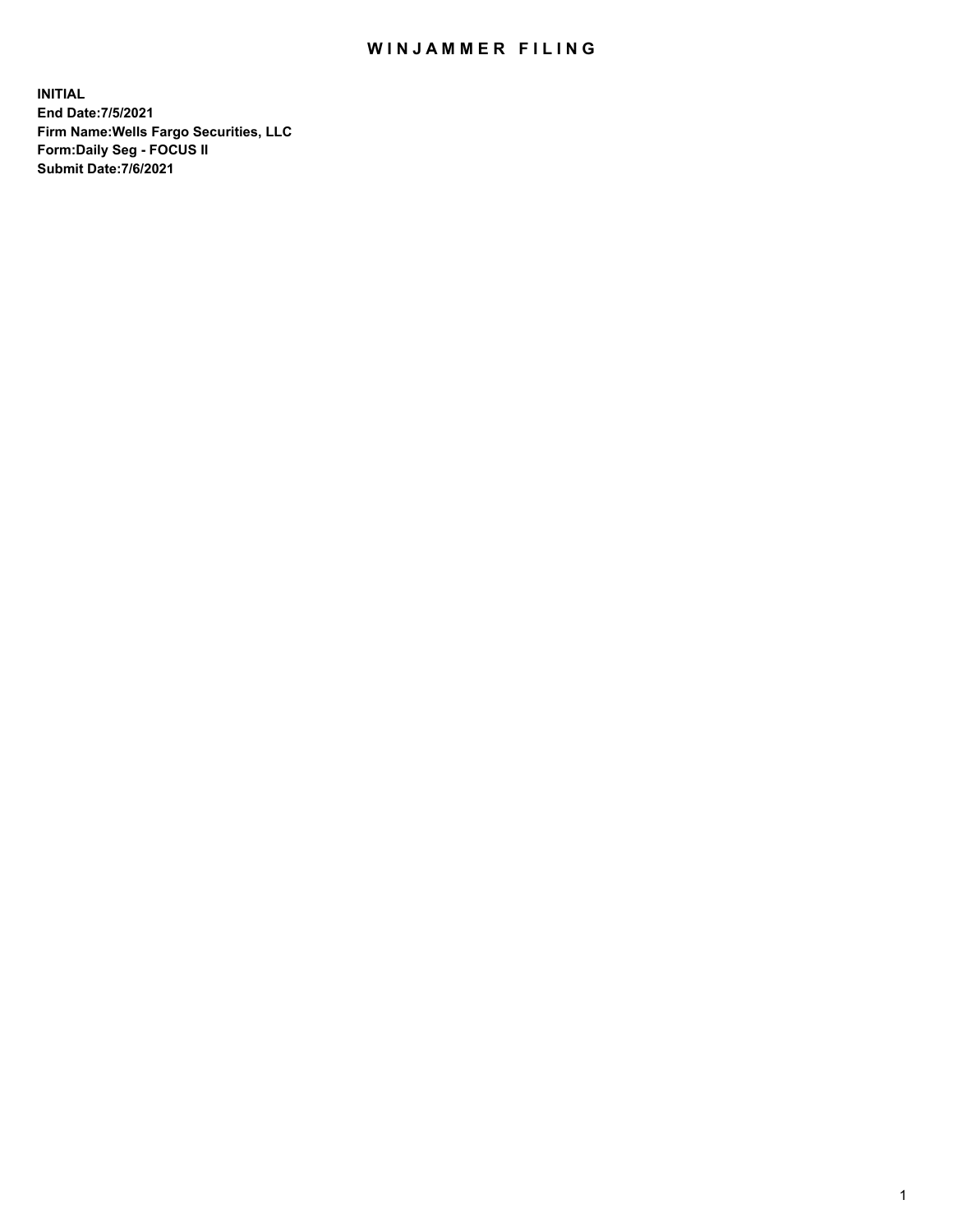**INITIAL End Date:7/5/2021 Firm Name:Wells Fargo Securities, LLC Form:Daily Seg - FOCUS II Submit Date:7/6/2021 Daily Segregation - Cover Page**

| Name of Company                                                                                                                                                                                                                                                                                                                | <b>Wells Fargo Securities LLC</b>                           |
|--------------------------------------------------------------------------------------------------------------------------------------------------------------------------------------------------------------------------------------------------------------------------------------------------------------------------------|-------------------------------------------------------------|
| <b>Contact Name</b>                                                                                                                                                                                                                                                                                                            | <b>James Gnall</b>                                          |
| <b>Contact Phone Number</b>                                                                                                                                                                                                                                                                                                    | 917-699-6822                                                |
| <b>Contact Email Address</b>                                                                                                                                                                                                                                                                                                   | james.w.gnall@wellsfargo.com                                |
| FCM's Customer Segregated Funds Residual Interest Target (choose one):<br>a. Minimum dollar amount: ; or<br>b. Minimum percentage of customer segregated funds required:% ; or<br>c. Dollar amount range between: and; or<br>d. Percentage range of customer segregated funds required between:% and%.                         | 270,000,000<br><u>0</u><br>0 <sub>0</sub><br>00             |
| FCM's Customer Secured Amount Funds Residual Interest Target (choose one):<br>a. Minimum dollar amount: ; or<br>b. Minimum percentage of customer secured funds required:% ; or<br>c. Dollar amount range between: and; or<br>d. Percentage range of customer secured funds required between:% and%.                           | 40,000,000<br><u>0</u><br><u>00</u><br>0 <sub>0</sub>       |
| FCM's Cleared Swaps Customer Collateral Residual Interest Target (choose one):<br>a. Minimum dollar amount: ; or<br>b. Minimum percentage of cleared swaps customer collateral required:% ; or<br>c. Dollar amount range between: and; or<br>d. Percentage range of cleared swaps customer collateral required between:% and%. | 375,000,000<br><u>0</u><br>0 <sub>0</sub><br>0 <sub>0</sub> |

Attach supporting documents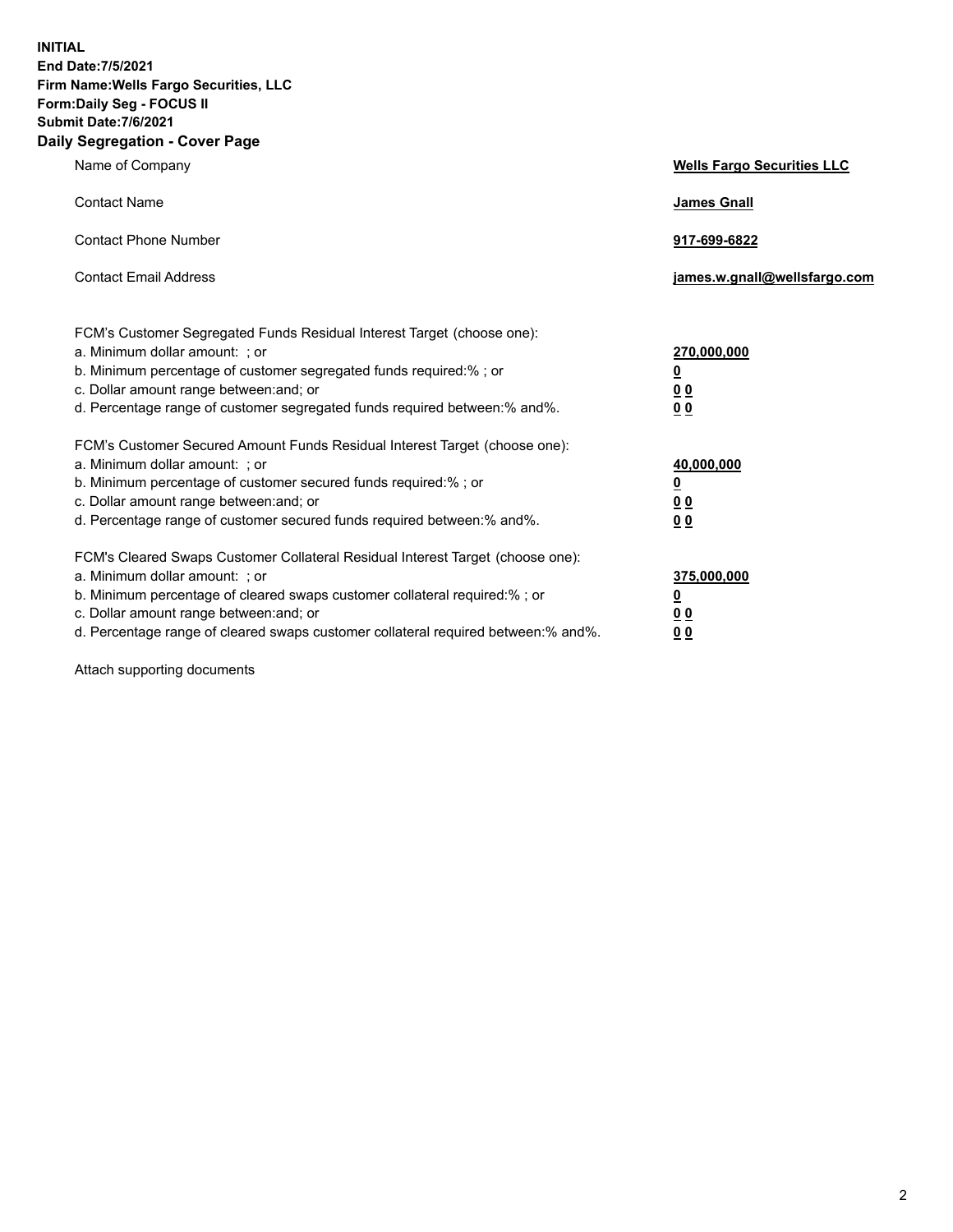**INITIAL End Date:7/5/2021 Firm Name:Wells Fargo Securities, LLC Form:Daily Seg - FOCUS II Submit Date:7/6/2021 Daily Segregation - Secured Amounts** Foreign Futures and Foreign Options Secured Amounts

Amount required to be set aside pursuant to law, rule or regulation of a foreign government or a rule of a self-regulatory organization authorized thereunder **0** [7305] 1. Net ledger balance - Foreign Futures and Foreign Option Trading - All Customers A. Cash **235,130,438** [7315] B. Securities (at market) **206,713,837** [7317] 2. Net unrealized profit (loss) in open futures contracts traded on a foreign board of trade **-8,848,540** [7325] 3. Exchange traded options a. Market value of open option contracts purchased on a foreign board of trade **28** [7335] b. Market value of open contracts granted (sold) on a foreign board of trade **-14,947** [7337] 4. Net equity (deficit) (add lines 1. 2. and 3.) **432,980,816** [7345] 5. Account liquidating to a deficit and account with a debit balances - gross amount **8,440,535** [7351] Less: amount offset by customer owned securities **-8,439,574** [7352] **961** [7354] 6. Amount required to be set aside as the secured amount - Net Liquidating Equity Method (add lines 4 and 5) **432,981,777** [7355] 7. Greater of amount required to be set aside pursuant to foreign jurisdiction (above) or line 6. **432,981,777** [7360] FUNDS DEPOSITED IN SEPARATE REGULATION 30.7 ACCOUNTS 1. Cash in banks A. Banks located in the United States **65,546,198** [7500] B. Other banks qualified under Regulation 30.7 **37,970,204** [7520] **103,516,402** [7530] 2. Securities A. In safekeeping with banks located in the United States **123,768,011** [7540] B. In safekeeping with other banks qualified under Regulation 30.7 **0** [7560] **123,768,011** [7570] 3. Equities with registered futures commission merchants A. Cash **54,492,500** [7580] B. Securities **102,963,855** [7590] C. Unrealized gain (loss) on open futures contracts **-36,828,676** [7600] D. Value of long option contracts **28** [7610] E. Value of short option contracts **-14,947** [7615] **120,612,760** [7620] 4. Amounts held by clearing organizations of foreign boards of trade A. Cash **0** [7640] B. Securities **0** [7650] C. Amount due to (from) clearing organization - daily variation **0** [7660] D. Value of long option contracts **0** [7670] E. Value of short option contracts **0** [7675] **0** [7680] 5. Amounts held by members of foreign boards of trade A. Cash **-19,248,273** [7700] B. Securities **200,117,487** [7710] C. Unrealized gain (loss) on open futures contracts **24,960,699** [7720] D. Value of long option contracts **0** [7730] E. Value of short option contracts **0** [7735] **205,829,913** [7740] 6. Amounts with other depositories designated by a foreign board of trade **0** [7760] 7. Segregated funds on hand **0** [7765] 8. Total funds in separate section 30.7 accounts **553,727,086** [7770] 9. Excess (deficiency) Set Aside for Secured Amount (subtract line 7 Secured Statement Page 1 from Line 8) **120,745,309** [7380] 10. Management Target Amount for Excess funds in separate section 30.7 accounts **40,000,000** [7780]

11. Excess (deficiency) funds in separate 30.7 accounts over (under) Management Target **80,745,309** [7785]

3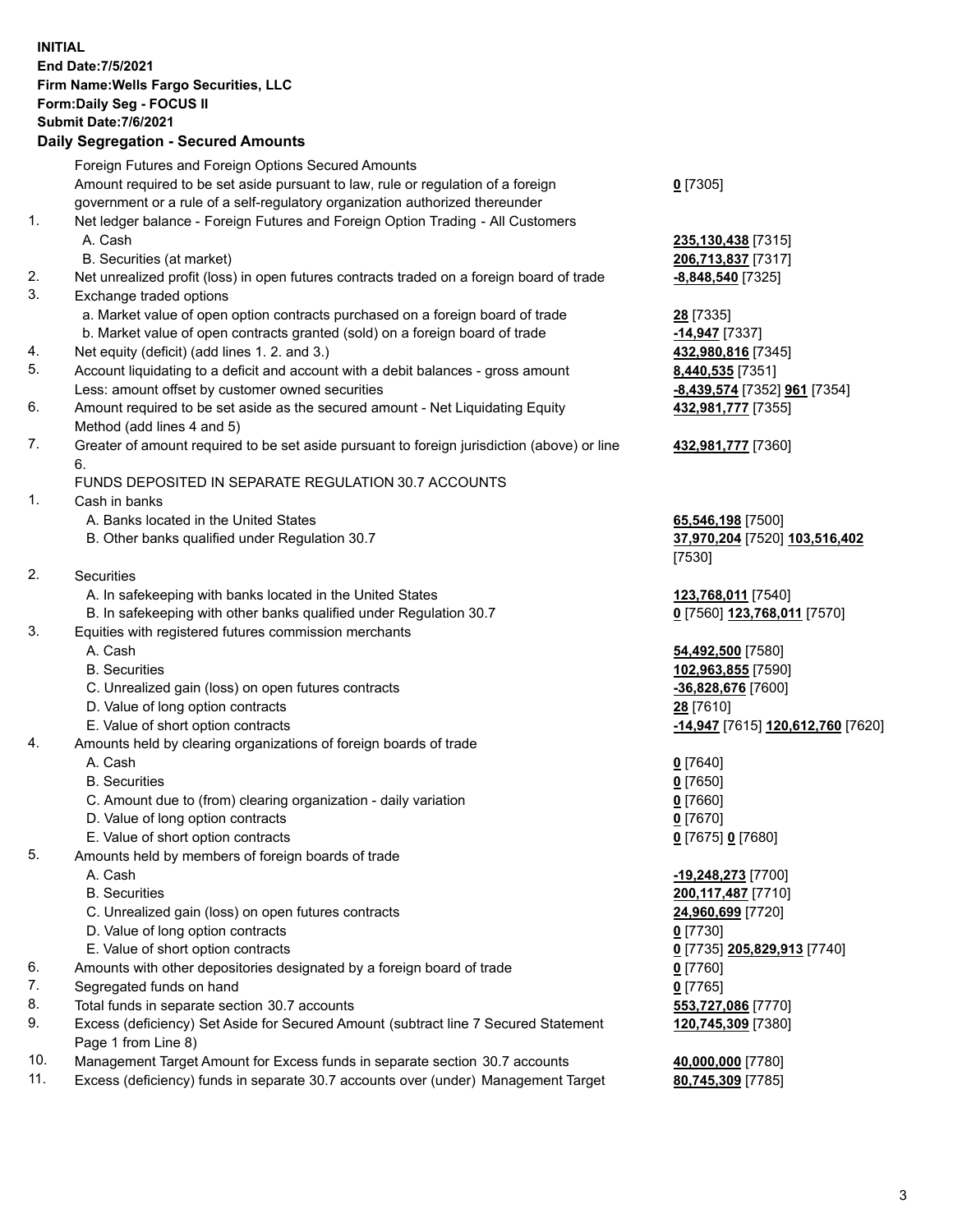|     | <b>INITIAL</b><br>End Date: 7/5/2021<br>Firm Name: Wells Fargo Securities, LLC<br>Form: Daily Seg - FOCUS II<br>Submit Date: 7/6/2021<br>Daily Segregation - Segregation Statement |                                |
|-----|------------------------------------------------------------------------------------------------------------------------------------------------------------------------------------|--------------------------------|
|     | SEGREGATION REQUIREMENTS(Section 4d(2) of the CEAct)                                                                                                                               |                                |
| 1.  | Net ledger balance                                                                                                                                                                 |                                |
|     | A. Cash                                                                                                                                                                            | 4,002,737,151 [7010]           |
|     | B. Securities (at market)                                                                                                                                                          | 1,941,231,559 [7020]           |
| 2.  | Net unrealized profit (loss) in open futures contracts traded on a contract market                                                                                                 | -1,328,429,564 [7030]          |
| 3.  | Exchange traded options                                                                                                                                                            |                                |
|     | A. Add market value of open option contracts purchased on a contract market                                                                                                        | 1,396,111,225 [7032]           |
|     | B. Deduct market value of open option contracts granted (sold) on a contract market                                                                                                | -1,424,797,321 [7033]          |
| 4.  | Net equity (deficit) (add lines 1, 2 and 3)                                                                                                                                        | 4,586,853,050 [7040]           |
| 5.  | Accounts liquidating to a deficit and accounts with                                                                                                                                |                                |
|     | debit balances - gross amount                                                                                                                                                      | 162,677,742 [7045]             |
|     | Less: amount offset by customer securities                                                                                                                                         | -162,676,948 [7047] 794 [7050] |
| 6.  | Amount required to be segregated (add lines 4 and 5)                                                                                                                               | 4,586,853,844 [7060]           |
|     | FUNDS IN SEGREGATED ACCOUNTS                                                                                                                                                       |                                |
| 7.  | Deposited in segregated funds bank accounts                                                                                                                                        |                                |
|     | A. Cash                                                                                                                                                                            | 197,533,357 [7070]             |
|     | B. Securities representing investments of customers' funds (at market)                                                                                                             | 5,002,842 [7080]               |
|     | C. Securities held for particular customers or option customers in lieu of cash (at<br>market)                                                                                     | 615,660,834 [7090]             |
| 8.  | Margins on deposit with derivatives clearing organizations of contract markets                                                                                                     |                                |
|     | A. Cash                                                                                                                                                                            | 1,730,007,378 [7100]           |
|     | B. Securities representing investments of customers' funds (at market)                                                                                                             | 1,275,231,073 [7110]           |
|     | C. Securities held for particular customers or option customers in lieu of cash (at<br>market)                                                                                     | 1,325,570,725 [7120]           |
| 9.  | Net settlement from (to) derivatives clearing organizations of contract markets                                                                                                    | -31,107,509 [7130]             |
| 10. | Exchange traded options                                                                                                                                                            |                                |
|     | A. Value of open long option contracts                                                                                                                                             | 1,396,111,225 [7132]           |
|     | B. Value of open short option contracts                                                                                                                                            | -1,424,797,321 [7133]          |
| 11. | Net equities with other FCMs                                                                                                                                                       |                                |
|     | A. Net liquidating equity                                                                                                                                                          | $0$ [7140]                     |
|     | B. Securities representing investments of customers' funds (at market)                                                                                                             | $0$ [7160]                     |
|     | C. Securities held for particular customers or option customers in lieu of cash (at                                                                                                | $0$ [7170]                     |
|     | market)                                                                                                                                                                            |                                |
| 12. | Segregated funds on hand                                                                                                                                                           | $0$ [7150]                     |
| 13. | Total amount in segregation (add lines 7 through 12)                                                                                                                               | 5,089,212,604 [7180]           |
| 14. | Excess (deficiency) funds in segregation (subtract line 6 from line 13)                                                                                                            | 502,358,760 [7190]             |
| 15. | Management Target Amount for Excess funds in segregation                                                                                                                           | 270,000,000 [7194]             |
| 16. | Excess (deficiency) funds in segregation over (under) Management Target Amount                                                                                                     | 232,358,760 [7198]             |
|     | Excess                                                                                                                                                                             |                                |